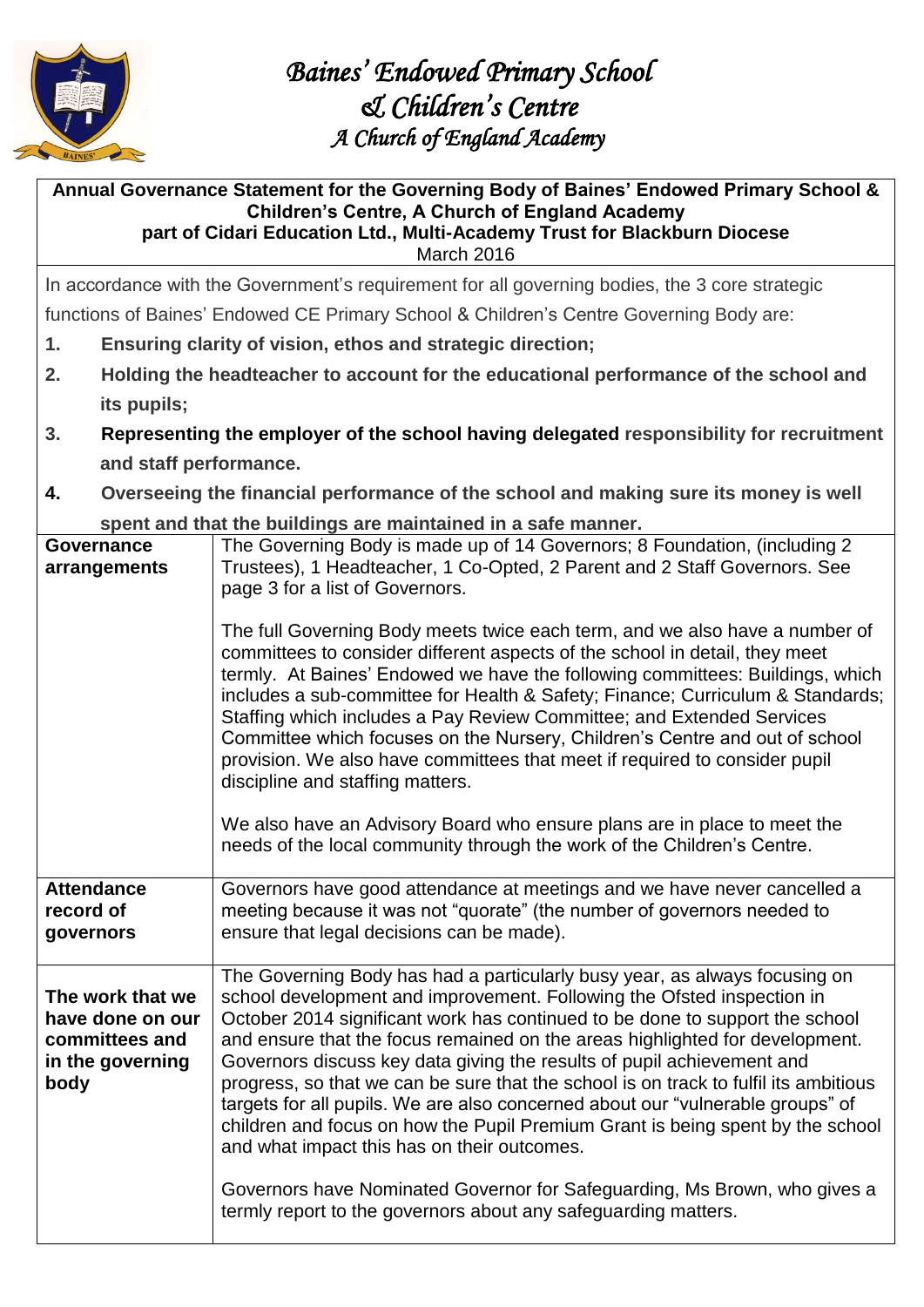

|                                              | The Staffing and Curriculum & Standards Committees have reviewed the impact<br>of the new curriculum which was introduced in September 2014. We have<br>ensured correct balances of staffing levels are maintained along with relevant<br>profession development taking place.                                                                                                                                                                                                                                                                                                                          |
|----------------------------------------------|---------------------------------------------------------------------------------------------------------------------------------------------------------------------------------------------------------------------------------------------------------------------------------------------------------------------------------------------------------------------------------------------------------------------------------------------------------------------------------------------------------------------------------------------------------------------------------------------------------|
|                                              | The Buildings & Finance Committees look at the maintenance and potential<br>development of the school premises, and make decisions about how the school<br>should use the budget. This year improvements in several classrooms will be the<br>focus. Mr Whitworth leads our Health and Safety Committee who carry out<br>termly checks of the premises with the School Business Manager and Site<br>Manager. Early in the summer term, the Finance Committee approved the<br>2015/16 budget plan for the school: we are pleased to report that the school<br>remains in a healthy position financially. |
|                                              | The Extended Services Committee oversees the strategic planning for the<br>Children's Centre, Nursery and out of school facilities ensuring that the provision<br>meets the needs of our stakeholders. This year focus has been on reaching out<br>and supporting the local community including activities such as providing<br>Christmas Hampers for those in need.                                                                                                                                                                                                                                    |
|                                              | One of the roles for the governors is reviewing and agreeing school policies,<br>many of these are made available on the school website. We also discussed<br>and approved the schools pupil admission number for 2017 along with the<br>school's holiday pattern. The Governors recognise the need to consider the<br>impact this has on parents, particularly those with children attending other local<br>schools to ensure it does not increase the need for our pupils to take time out of<br>school during the term.                                                                              |
|                                              | Minutes of Governing Body and Committee meetings are public documents, if<br>you would like to see any of the minutes of our meetings please contact the<br>Headteacher, Ms Snape.                                                                                                                                                                                                                                                                                                                                                                                                                      |
| <b>Future plans for</b><br>the governors     | The main focus for the Governing Body, alongside Cidari Multi Academy Trust,<br>will be to support the school's ongoing journey to having a "Good" Ofsted<br>grading and eventually an "Outstanding" one.                                                                                                                                                                                                                                                                                                                                                                                               |
|                                              | We will also continue to monitor the embedding of the new curriculum and<br>respond to the challenge of a new assessment system. Governors with<br>responsibility for curriculum areas will continue to visit the school regularly and<br>report back to committees on the progress made.                                                                                                                                                                                                                                                                                                               |
|                                              | Plans to develop the school field into an outdoor learning area are underway.                                                                                                                                                                                                                                                                                                                                                                                                                                                                                                                           |
| How you can<br>contact the<br>governing body | We always welcome suggestions, feedback and ideas from parents – please<br>contact the School Business Manager, Mrs Cooke, via the school office. You<br>can see the full list of governors; their attendance at meetings; minutes of<br>governing body meetings and more information about what we do, on the<br>Governors' page of the school website.                                                                                                                                                                                                                                                |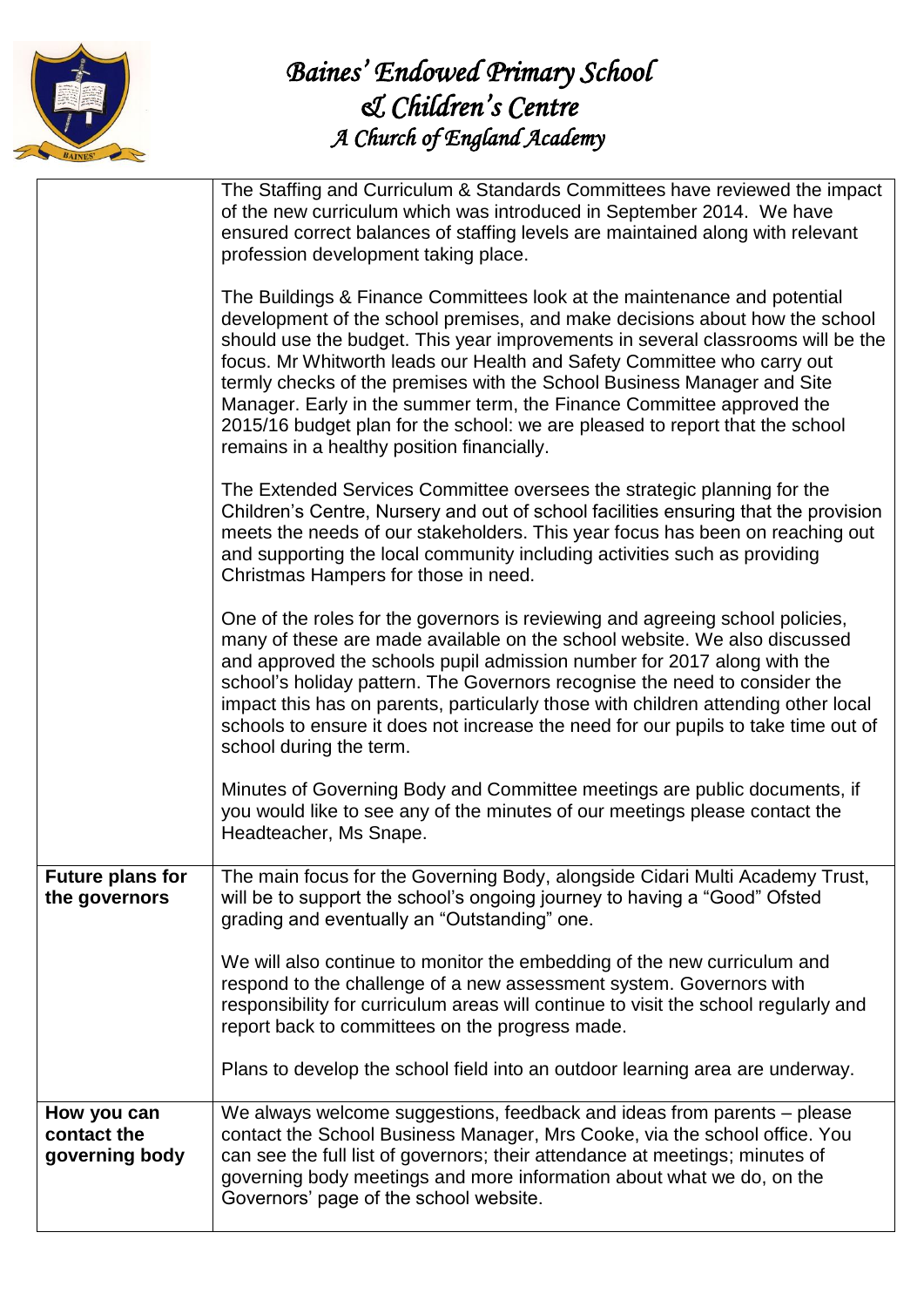

## **Governing Body Members 2015-16**

| <b>Governor</b>                                                        | Category                                | <b>Membership</b><br><b>start</b> | <b>Start of Current</b><br><b>Office</b> | End of<br><b>Current</b><br><b>Office</b> |
|------------------------------------------------------------------------|-----------------------------------------|-----------------------------------|------------------------------------------|-------------------------------------------|
| Mrs. A. Langford (Chair of Governors)                                  | <b>Foundation Governor</b>              | 10/10/2005                        | 10/10/2013                               | 09/10/2017                                |
| Ms. S. Brown (Vice Chair, Child Protection, Anti Bullying<br>Governor) | <b>Foundation Governor</b>              | 24/01/2002                        | 01/09/2011                               | 31/08/2015                                |
| Mrs. D. Emery (Drug Awareness Governor)                                | <b>Foundation Governor</b>              | 25/10/2003                        | 01/06/2011                               | 31/05/2015                                |
| Revd. Christopher Wren (RE Governors)                                  | <b>Foundation Governor</b>              | 16/02/1998                        | 16/02/2013                               | 15/02/2017                                |
| Mr. G. Miles (Literacy Governor)                                       | <b>Foundation Governor</b><br>(Trustee) | 19/10/2009                        | 27/03/2014                               | 26/03/2018                                |
| Mrs. K. Montgomery (Performance Management Governor)                   | <b>Foundation Governor</b><br>(Trustee) | 18/12/1999                        | 01/11/2011                               | 31/10/2015                                |
| Mrs. C. Devine                                                         | <b>Foundation Governor</b>              | 04/02/2016                        | 04/02/2016                               | 03/02/2020                                |
| Mr. S. Whitworth (Health & Safety)                                     | <b>Foundation Governor</b>              | 25/10/1998                        | 01/06/2014                               | 31/05/2018                                |
| Mrs. A. Clark (Numeracy Governor)                                      | Co-opted Governor                       | 25/10/1998                        | 01/11/2011                               | 31/10/2015                                |
| Mrs. L. Noteboom (PE & SEN)                                            | <b>Parent Governor</b>                  | 21/10/2013                        | 21/10/2013                               | 20/10/2017                                |
| Mr. B. Waldie (Pupil Premium)                                          | <b>Parent Governor</b>                  | 21/10/2013                        | 21/10/2013                               | 20/10/2017                                |
| Mrs. S. Watkins                                                        | <b>Staff Governor</b>                   | 18/03/2016                        | 18/03/2016                               | 17/03/2020                                |
| Governors who have Resigned during 2015-16                             |                                         |                                   |                                          |                                           |
| Mrs. Sarah Smith                                                       | <b>Foundation Governor</b>              | 29/09/2014                        | 29/09/2014                               | 31/12/2015                                |
| Mrs. Dawn Molyneux                                                     | <b>Staff Governor</b>                   | 10/10/2005                        | 10/10/2013                               | 07/03/2016                                |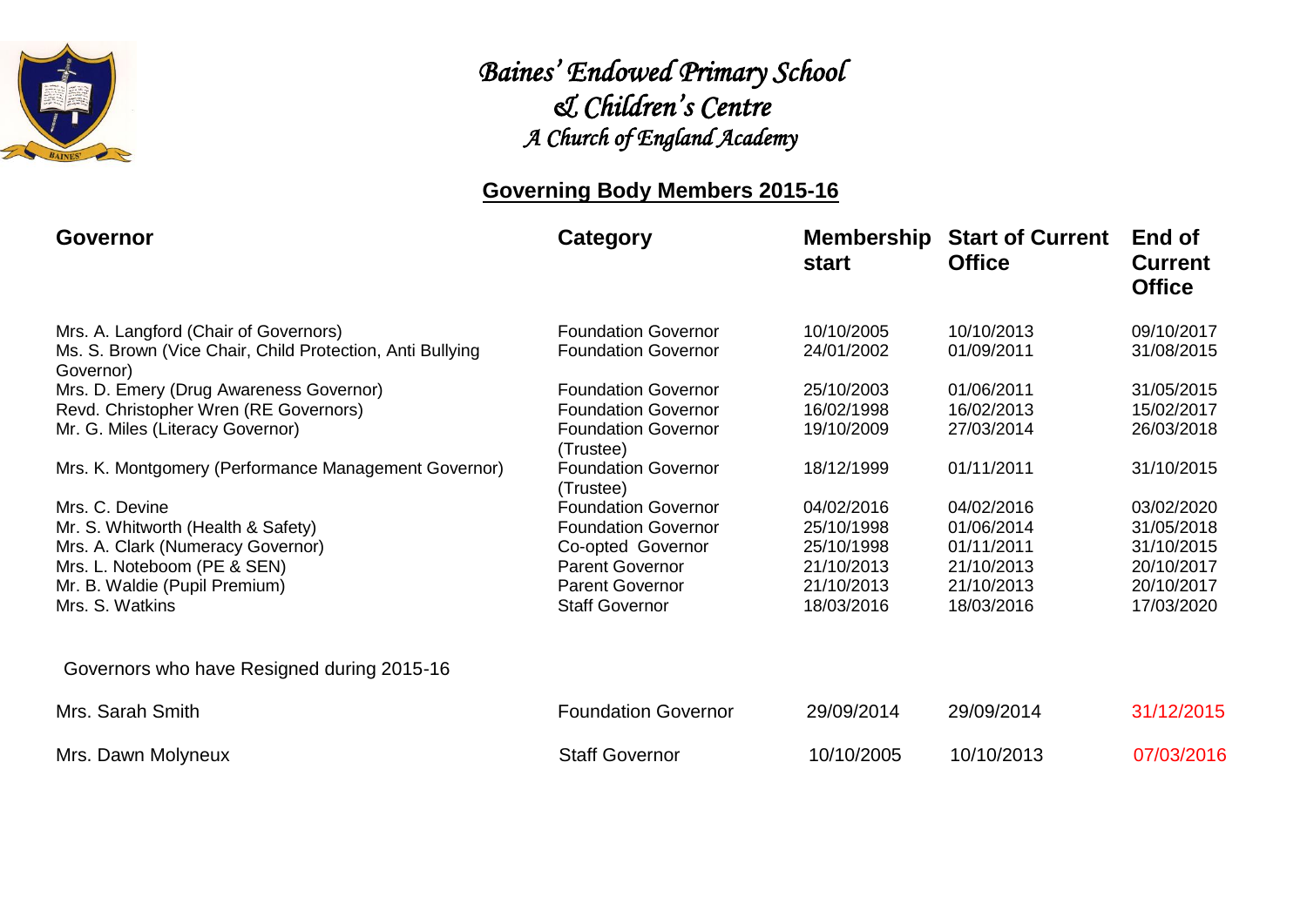

## **Committee Members 2015-16**

| <b>Curriculum &amp; Standards Committee</b> | <b>Finance Committee</b>              | <b>Extended Services Committee</b>         |
|---------------------------------------------|---------------------------------------|--------------------------------------------|
| <b>Chair of Governors</b>                   | <b>Chair of Governors</b>             | Rev C Wren (Chair of Committee)            |
| Headteacher                                 | <b>Vice-Chair of Governors</b>        | <b>Headteacher</b>                         |
| Rev C Wren                                  | Headteacher                           | Ms S Brown                                 |
| Mrs K Montgomery                            | Mrs K Montgomery (Chair of Committee) | Mrs D Emery                                |
| Mrs L Noteboom                              | Mr H Rose                             | <b>Mrs K Montgomery</b>                    |
| Mr G Miles                                  | Mrs A Clark                           | Mrs L Smy (In Attendance)                  |
| Mrs D Rusling (In Attendance)               | Mr B Waldie                           | Ms D Conn (In Attendance)                  |
| Miss N Sawyer (In Attendance)               | Mr S Whitworth                        | Ms A Ainsworth (In Attendance)             |
| Mrs H Cooke (Clerk)                         | Mr C Walton (In Attendance)           | Mrs H Cooke (Clerk)                        |
|                                             | Mrs H Cooke (Clerk)                   |                                            |
|                                             |                                       |                                            |
|                                             |                                       |                                            |
| <b>Staffing Committee</b>                   | <b>Buildings Committee</b>            | <b>Health &amp; Safety (Sub Committee)</b> |
|                                             |                                       |                                            |
| <b>Chair of Governors</b>                   | <b>Chair of Governors</b>             | Headteacher                                |
| Headteacher                                 | <b>Vice-Chair of Governors</b>        | Mr S Whitworth (Chair of Committee)        |
| Ms S Brown (Chair of Committee)             | Headteacher                           | Mrs D Emery                                |
| Mrs D Emery                                 | Mr S Whitworth (Chair of Committee)   | Mr B Waldie                                |
| <b>Mrs K Montgomery</b>                     | Mrs K Montgomery                      | Mr D Reynolds (In Attendance)              |
| Mrs L Noteboom                              | Mr H Rose                             | Mrs D Rusling (In Attendance)              |
| Mr G Miles                                  | Mr B Waldie                           | Mrs H Cooke (Clerk)                        |
| Mrs D Rusling (In Attendance)               | Mr C Walton (In Attendance)           |                                            |
| Miss N Sawyer (In Attendance)               | Mrs H Cooke (Clerk)                   |                                            |
| Mrs H Cooke (Clerk)                         |                                       |                                            |
|                                             |                                       |                                            |